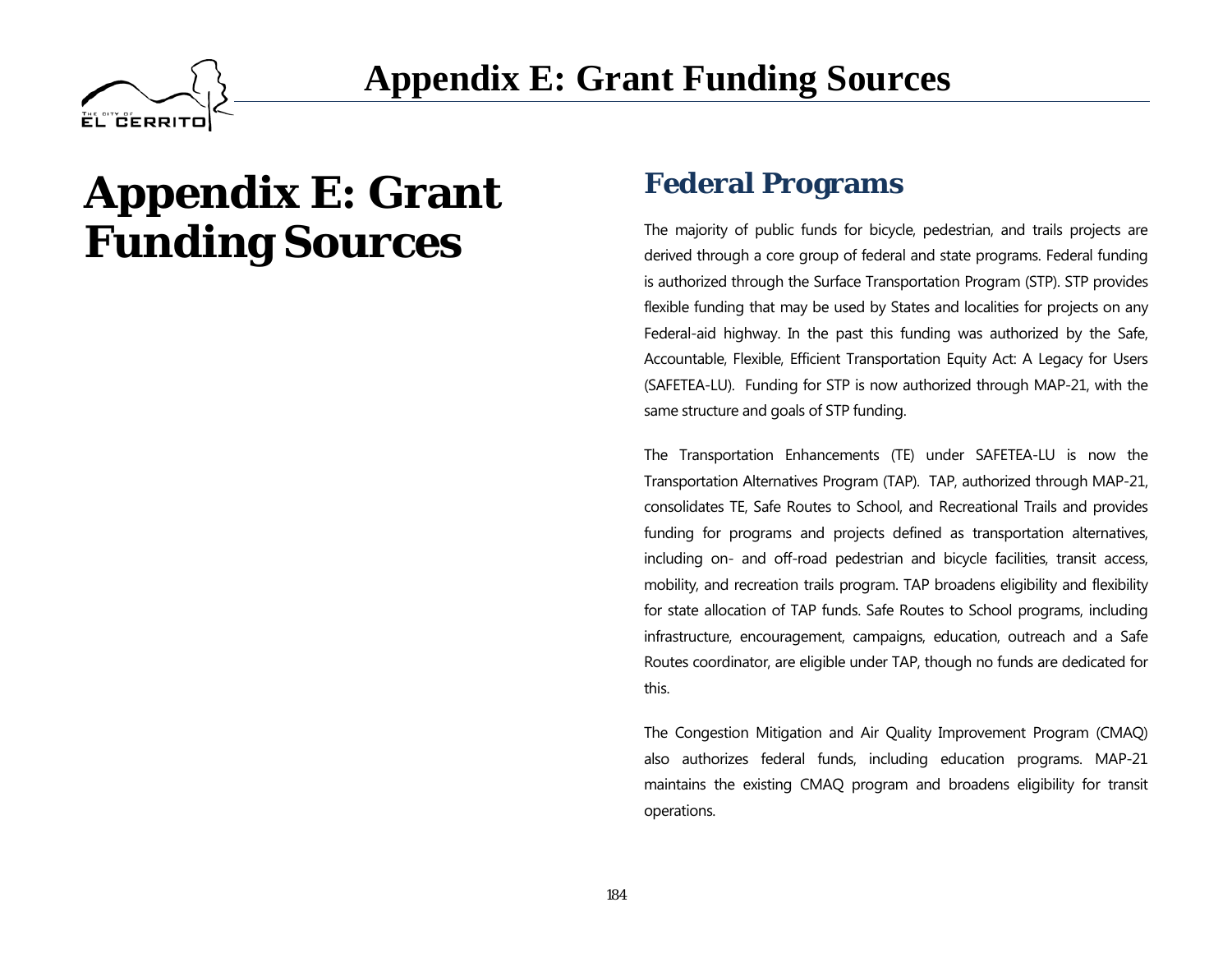

Federal funds from STP, TAP and CMAQ programs are allocated to MTC and distributed in Alameda County through Alameda CTC. Distribution is allocated either competitively or proportionally according to jurisdiction population.

Other recent policies at the federal level have resulted in a series of programs that promise to provide increased funding in the coming years for bicycle projects. The HUD-DOT-EPA Interagency Partnership for Sustainable Communities has generated a series of new grant programs to-date, including Urban Circulator grants, TIGER grants, and Sustainable Communities Planning grants. The Department of Transportation recently announced a new DOT policy initiative, indicating "well-connected walking and bicycling networks [are] an important component for livable communities."

### **State Programs**

There are a number of state-wide funding sources and regionally administered funds.

#### *Active Transportation Program*

The Active Transportation Program was created by SB 99/ Assembly Bill 101 to encourage increased use of active modes of transportation such as biking and walking. The program consolidates five existing state funded programs: Transportation Alternatives Program, Recreational Trails program, Safe Routes to Schools, Environmental Enhancement and Mitigation Program and the Bicycle Transportation Account. It provides a comprehensive program that improves program planning and flexibility and is more efficient than multiple programs. Another benefit is that funds can be directed to multi-year projects to make greater long-term improvements to active transportation.

The ATP mixes state and federal funds and provides approximately \$130 million annually, with a focus on implementing active transportation improvements to support the goals of local SB 375 sustainable community strategies. This program is funded from a combination of federal and state funds from appropriations in the annual state budget act. Forty percent of the funding will go toward metropolitan planning organizations in urban areas. Ten percent of the funds go to small urban and rural regions. The remaining funds will go to the California Transportation Commission for statewide projects. The ATP ensures that disadvantaged communities fully share in the benefits of the program by requiring that a minimum of 25% of fund be distributed to disadvantaged communities.

In order to maximize the effectiveness of program funds and to encourage the aggregation of small projects into a comprehensive bundle of projects, the minimum request for Active Transportation Program funds that will be considered is \$250,000. This minimum does not apply to non-infrastructure projects, Safe Routes to Schools projects, and Recreational Trails projects.

Project types allowed under the ATP include: new bikeways serving major transportation corridors, new bikeways to improve bicycle commuting options, bicycle parking at transit and employment centers, traffic control devices to improve pedestrian and bicycle safety, improving and maintaining safety on existing bikeways, recreational facilities, Safe Routes to School projects, Safe Routes To Transit projects, education programs, and other improvements to bicycle-transit connections and urban environments.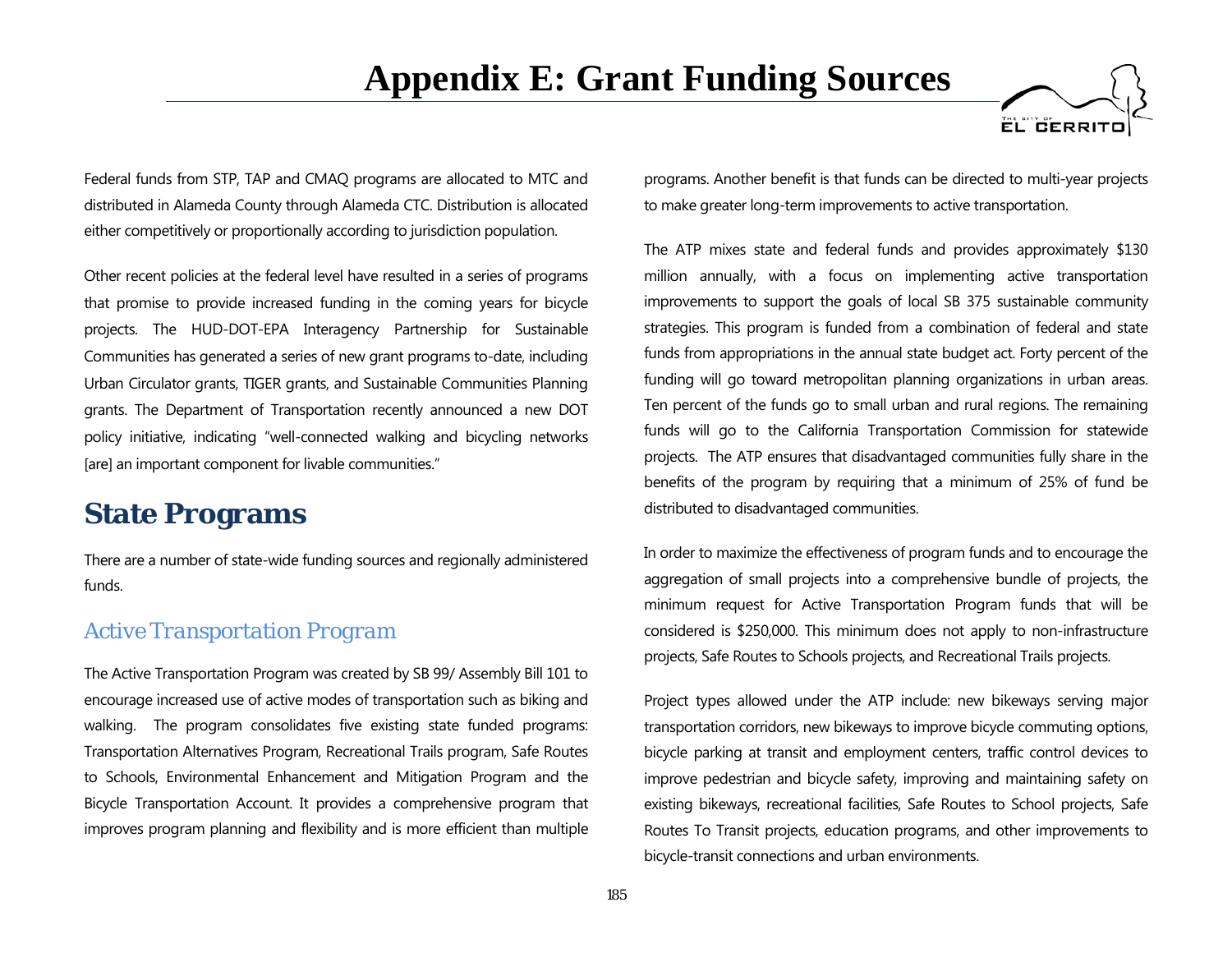

For a project to contribute toward the Safe Routes to School funding requirement, the project must directly increase safety and convenience for public school students to walk and/or bike to school. Safe Routes to Schools infrastructure projects must be located within two miles of a public school or within the vicinity of a public school bus stop. Other than traffic education and enforcement activities, non-infrastructure projects do not have a location restriction.

#### *Highway Safety Improvement Program*

Caltrans administers two funding programs for roadway safety improvements: the Highway Safety Improvement Program (HSIP) and the Highway Rural Roads Program (HR3). These programs use cost-benefit ratios as a primary factor in the awarding of applications. Because both of these programs focus on roadway safety, projects with documented collision history – through frequency of collision but particularly collision severity – are typically ranked higher. Roadways with documented bicycle and pedestrian collision history, as discussed in Chapter 3 of this Plan, may be well-qualified for HSIP and HR3 applications, particularly since many of the proposed projects would improve bicyclist and pedestrian safety at a lower cost than many of the highway projects also eligible under this funding source.

In its most recent grant cycle (November 2013), Caltrans awarded \$150 million to 231 projects. While this funding source is often used for major roadway improvement projects, installation of traffic signals, and most other costintensive projects, funding has routinely been awarded to bicycle and pedestrian projects. Successful projects have included:

- Median refuges and curb extensions
- Curb, gutter, and sidewalk
- Paved shoulders
- Upgraded traffic signals with pedestrian countdown signals and pedestrian-scale lighting
- Bicycle lane striping
- Crosswalk striping
- In-pavement flashers and rectangular rapid flashing beacon (RRFB) at crossings

Many of these projects were applied for as standalone bicycle and pedestrian improvement projects; some bicycle and pedestrian improvements were included with a broader package of roadway improvement projects. The average programmed federal funding amount was \$400,000. The next call for projects is anticipated in Spring 2015.

More information is available online: <http://www.dot.ca.gov/hq/LocalPrograms/hsip.htm>

#### *Other Statewide Funding Programs*

Caltrans Transportation Planning Grants are available to jurisdictions and can be used for planning or feasibility studies. The Division will award approximately \$5.3 million in funding through three Grant Programs for Fiscal Year 2014-15. The maximum funding available per project is \$300,000.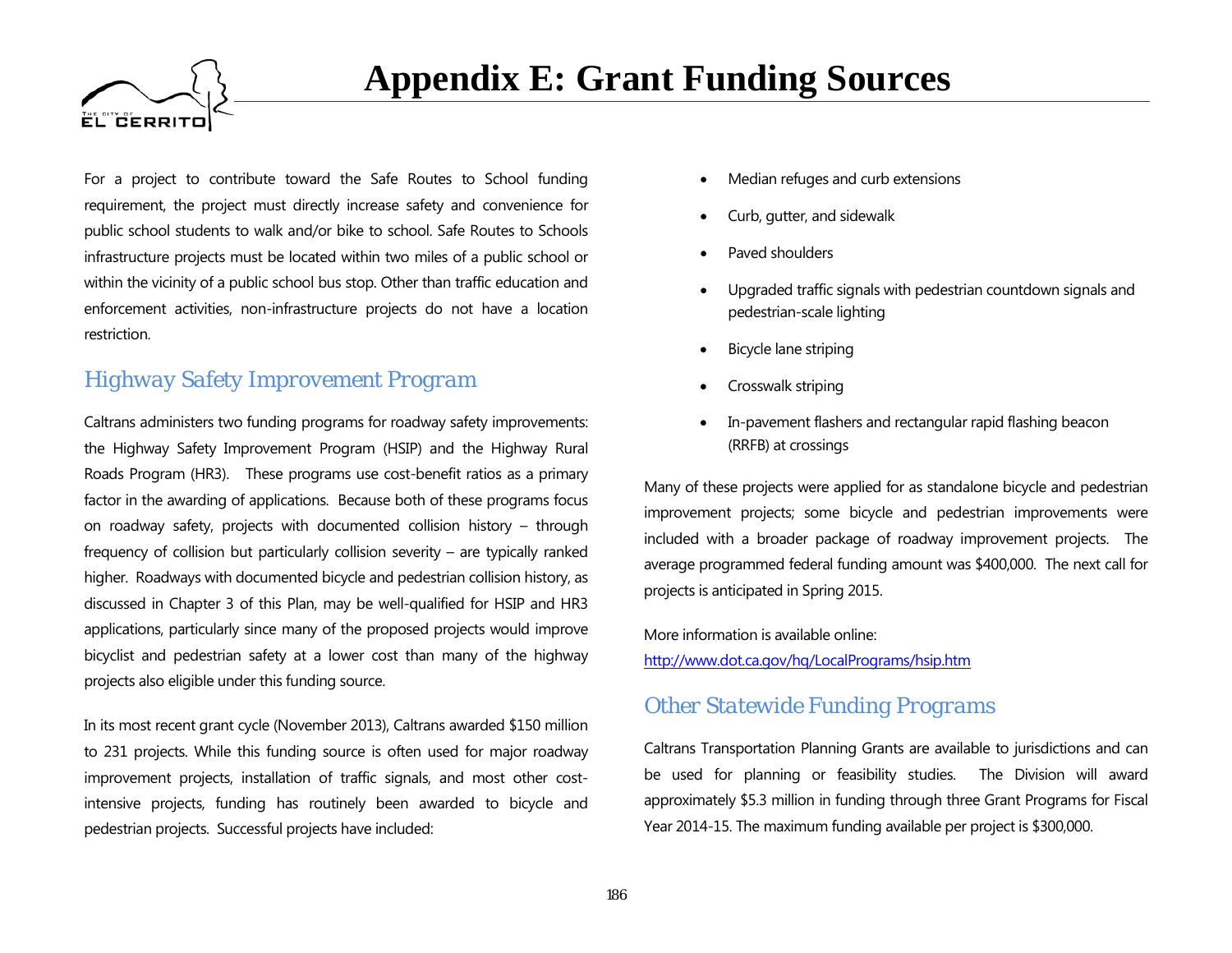

Limited amounts from the Local Transportation Fund (LTF), which is derived from a ¼ cent of the general sales tax collected statewide, can be used for bicycle and pedestrian facilities.

The California State Parks administers the state's Recreational Trails Program (RTP). RTP provides funds annually for recreational trails and trails-related projects. Cities are eligible applicants for the approximately \$5.3 million available annually. The program requires an applicant match of 12 percent of the total project cost.

The National Park Service and California State Parks administer the Land and Water Conservation Fund (LWCP). The LWCF Program provides matching grants to states and local governments for the acquisition and development of public outdoor recreation areas and facilities Cities are eligible applicants. Approximately \$1.74 million is available annually; grants require a 50 percent local match.

Some of these programs will no longer be funded under proposed and current federal and state funding plans, and may only be short-term funding resources for the current schedule of projects. See below for proposed funding structures related to some of these programs.

#### *One Bay Area Grant*

One Bay Area Grant Program (OBAG) is now an umbrella for the previous MTC grant programs. It combines funding for Transportation for Livable Communities, Bicycle, Local Streets and Roads Rehabilitation, and Safe Routes to School for the FY 2012-13 through 2015-16 funding cycles. This program is

administered by MTC and awards funding to counties based on progress toward achieving local land-use and housing policies. Cities and counties can still use OBAG funds for projects described under these programs.

MTC OBAG program information: <http://www.mtc.ca.gov/funding/onebayarea/>

#### *Surface Transportation Program*

The Surface Transportation Program (STP) block grant provides SAFETEA and MAP-21 funding for transportation projects, including pedestrian and bicycle projects (see above discussion about Federal programs for details). This program is administered by MTC, which can prioritize projects for RSTP funding.

MTC STP program information: <http://www.mtc.ca.gov/funding/STPCMAQ/>

#### *Transportation Development Act, Article 3*

Transportation Development Act (TDA), Article 3 funds statewide funds for planning and construction of pedestrian and bicycle facilities administered locally through MTC. TDA, Article 3 funds are allocated based on population and may be used for engineering, right of way, construction, retrofitting, route improvements, and an assortment of bicycle facilities.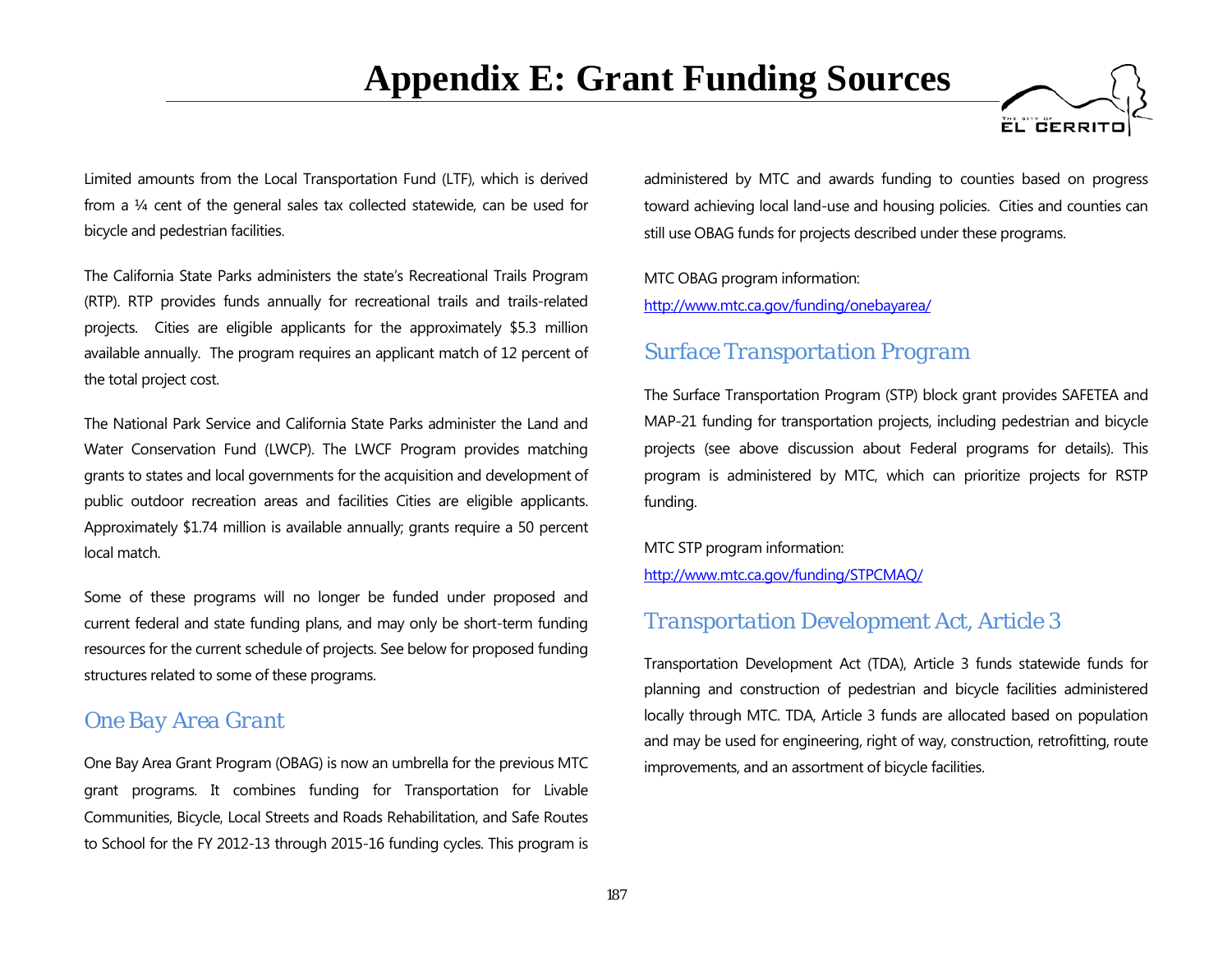

#### *Climate Action Program*

In partnership with the Bay Area Air Quality Management District (BAAQMD), Bay Conservation Development Commission and the Association of Bay Area Governments, MTC sponsors a transportation-oriented Climate Action Program, designed to reduce mobile source emissions through various strategies. The grant program provides funding for pedestrian and bicycle projects through new Safe Routes to School and Safe Routes to Transit programs, with total funding expected to be approximately \$400 million. As of April 2013 state Safe Routes to School funding is not yet finalized. This funding will be in addition to the state and federal Safe Routes to School programs and MTC's existing Safe Routes to Transit program.

#### *BAAQMD Transportation Fund for Clean Air (TFCA)*

Transportation Fund for Clean Air (TCFA) is a grant program administered by the Bay Area Air Quality Management District (BAAQMD). The purpose of the program, which is funded through a \$4 surcharge on motor vehicles registered in the Bay Area, is to fund projects and programs that will reduce air pollution from motor vehicles. Grant awards are generally made on a firstcome, first-served basis to qualified projects. A portion of TFCA revenues collected in each Bay Area county is returned to that county's congestion management agency (CMA) for allocation (Alameda County Transportation Commission in Alameda County). Applications are made from local agencies directly to the CMAs, but must also be approved by the BAAQMD.

#### TFCA County Program Manager Fund:

[http://www.baaqmd.gov/Divisions/Strategic-Incentives/Funding-](http://www.baaqmd.gov/Divisions/Strategic-Incentives/Funding-Sources/TFCA/County-Program-Manager-Fund.aspx)[Sources/TFCA/County-Program-Manager-Fund.aspx](http://www.baaqmd.gov/Divisions/Strategic-Incentives/Funding-Sources/TFCA/County-Program-Manager-Fund.aspx)